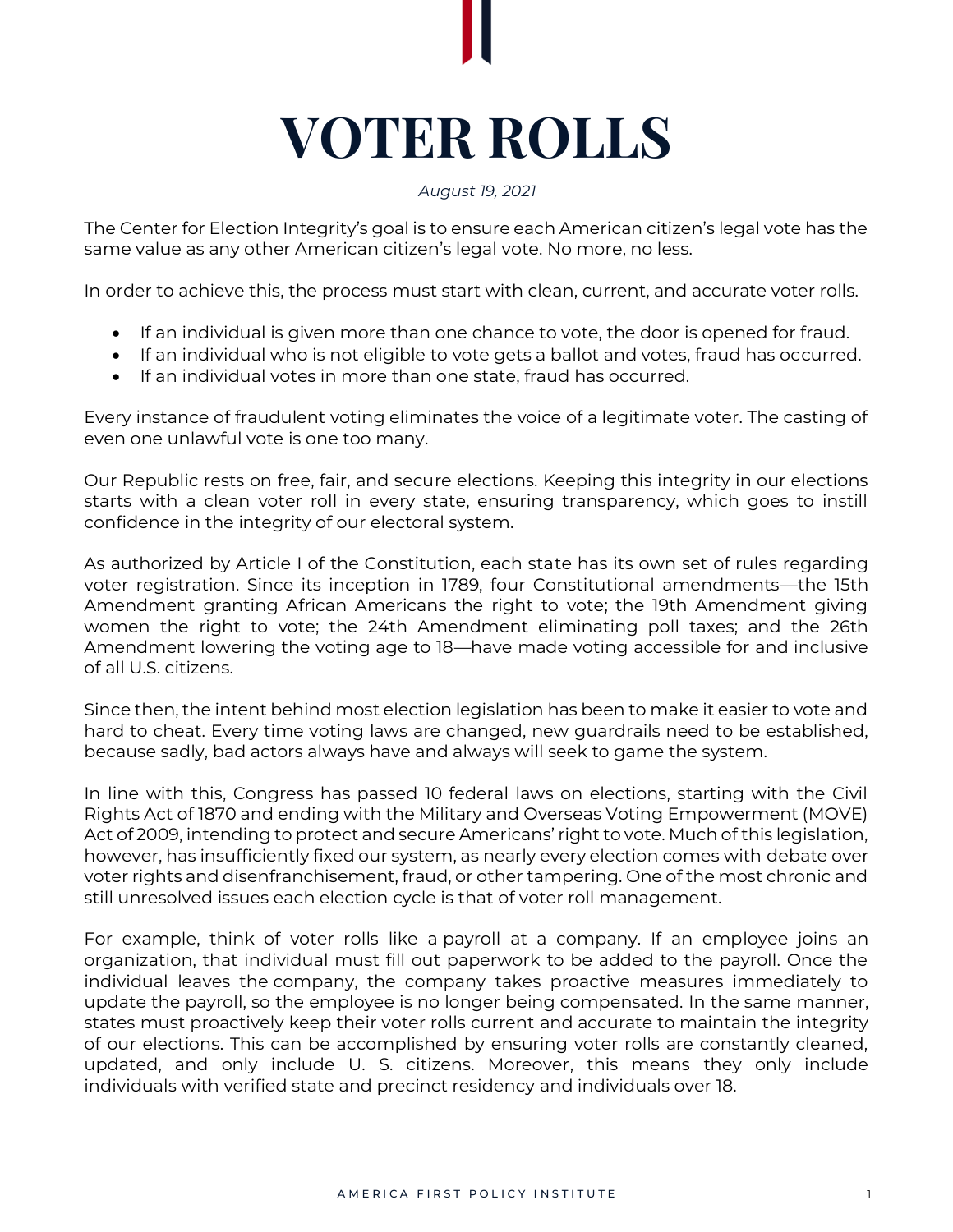### FEDERAL LEGISLATION REGARDING VOTER ROLL MANAGEMENT:

While states are given broad authority with how they run their elections, Congress feared that low voter turnout in the late 1980s resulted from undue difficulties and viewed it necessary that voting be a simple but accurate process. In response, Congress passed the National Voter Registration Act of 1993 (NVRA). Also known as the "Motor Voter Law," NVRA passed broad changes focusing on voter rolls, voter registration, and established the following pertaining to federal elections:

- *Uniform federal registration form*;
- *Require motor vehicle bureaus and public assistance offices to offer voter registration*;
- *Prohibit states from cleaning voter rolls within 90 days of an election; and*
- *Require states to maintain clean voter rolls.*

Under NVRA, one had to register to vote using an official registration form transmitted to state election officials who, in turn, after a verification process, notified applicants they were successfully added to the list of eligible voters. Notably, pursuant to [52 U.S.C. §20507\(3](https://uscode.house.gov/view.xhtml?req=(title:52%20section:20507%20edition:prelim)%20OR%20(granuleid:USC-prelim-title52-section20507)&f=treesort&edition=prelim&num=0&jumpTo=true)-4), NVRA specifies the only way a voter is removed from a state's voter rolls is by individual request, criminal conviction, mental incapacity, death, or change in residence, and voters must be notified of these decisions. The bill provides that to ensure voter rolls are up to date, states may send postcard notices to individuals who have not voted in the last two federal elections (generally 4 years), notifying them that without response, they will be removed from state voter rolls.

These notices are vastly crucial to maintaining clean rolls—though not done often enough and are effective at eliminating ineligible voters, leading the practice to be adopted by states that are [not](https://www.washingtonpost.com/news/monkey-cage/wp/2015/07/04/states-are-ignoring-federal-law-about-voter-registration-heres-why/) subject to NVRA. For instance, the [Wisconsin Elections Commission](https://elections.wi.gov/node/7451) is required by state law to send postcards to registered voters who have not voted in the last 4 years who then have 30 days to respond to their clerk or otherwise will be deemed inactive on the Wisconsin State voter rolls. According to the Commission, 84 percent of the recipients of the postcards were later made inactive as they were undeliverable, unresponsive, or actively wished to be removed. This equated to more than 95,000 people in 2019.

Under NVRA, states are required to be transparent with their voter rolls, making them available for public inspection while maintaining privacy, such as residential addresses, of registered individuals. While some states make this information readily available to anyone (such as Colorado and Florida), others require access fees, only allowing access to political parties, media, or other officials. Despite this, the transparency required under NVRA has led to [numerous](https://www.breitbart.com/politics/2020/04/29/jjudicial-watch-sues-pennsylvania-for-800k-inactive-voters-on-voter-rolls/) [lawsuits](https://patrioticpost.com/election-watchdog-group-suing-illinois-over-refusal-to-access-full-voting-rolls/) by independent organizations finding discrepancies and likely ineligible voters registered on state voter rolls.

With these new requirements, lawmakers expected to increase voter turnout by 50 million. Interestingly enough, quite the opposite happened as subsequent [reports](https://www.fec.gov/about/reports-about-fec/agency-operations/impact-national-voter-registration-act-1993-administration-federal-elections-html/) have shown that in the 1996 election, the first election following the implementation of the law, voter turnout declined despite 27.5 million new registration applications. It soon became apparent that voter roll maintenance remained a subject of discussion each election cycle, even with new requirements. With more voters and advancements in technology, states had to develop new ways to maintain their rolls, leading to the impetus for the Help America Vote Act of 2002 (HAVA).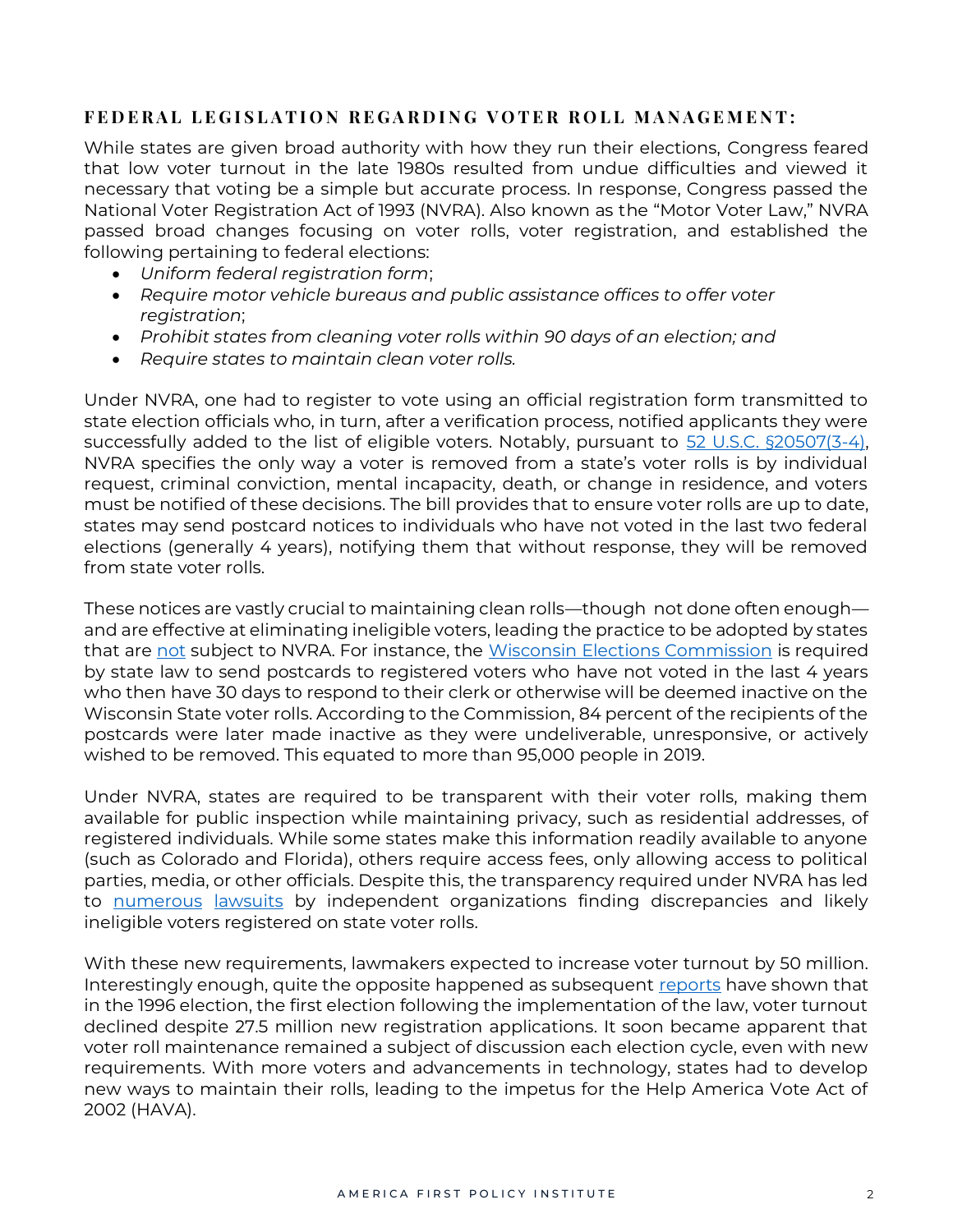HAV[A required](https://uscode.house.gov/view.xhtml?req=(title:52%20section:21083%20edition:prelim)%20OR%20(granuleid:USC-prelim-title52-section21083)&f=treesort&edition=prelim&num=0&jumpTo=true) states to assign a unique identifier to each registered voter in the state, giving identification provisions for those deemed eligible to vote but do not have a driver's license or social security number and required states to maintain this list digitally. To keep records up to date, HAVA also required these databases to be coordinated with other agencies within the state, such as the motor vehicle database or the Department of Corrections, which maintains lists of convicted criminals who are ineligible to vote, as well as federal agencies like the Social Security Administration before an individual could be added to the state's voter roll. This was intended to refine the process and make it more efficient, all the while allowing each state to define what was considered a match.

To reduce the likelihood of fraud, we need to start with a base voter roll that is clean and accurately reflects the number of people eligible to vote in a state, district, and precinct. No one interested in a fair election would be against this. The question is, how do we get there?

#### **I S S U E S :**

Despite multiple pieces of federal legislation addressing the maintenance of voter rolls, the enforcement mechanisms by which NVRA's provisions mandating this maintenance are insufficient.

This is clear as independent watchdogs, organizations, and individuals have generally been the ones to catch these errors. The effort to do so, however, is a process that takes time and money, worsened by negligence from state and federal entities. For instance, a 2012 [study](https://www.pewtrusts.org/~/media/legacy/uploadedfiles/pcs_assets/2012/pewupgradingvoterregistrationpdf.pdf) found that around 24 million voter registrations were invalid or grossly inaccurate, partially due to an increasingly transient populace. Due to this, duplicate registrations, inaccurate addresses, or clerical errors contributed to the massive number of fraudulent registrations in voter rolls. The study reported that because of these issues, it was not out of the ordinary in an election for there to be between 8 and 12 percent of registration records containing errors and identified this as a chronic issue requiring solutions.

The study notes that because most states allow independent organizations to register individuals to vote, there is an everlasting issue that massive influxes of ballot applications occur right before an election, requiring limited and an already busy staff to ensure the veracity of these applications. Moreover, they report that it is standard for officials not to learn of any changes in the voter's status until the next election, often 2 years later. Even then, it is an imperfect process as states must rely on someone to submit a new registration or else risk errors through multiple registrations.

This becomes increasingly important in absentee or mail-in ballots, as inaccurate voter rolls lead to duplicate ballots sent out by the state, increasing the risk of fraud. For example, in 2020, the Public Interest Legal Foundation found that [92,000](https://publicinterestlegal.org/blog/report-92k-clark-county-nv-mail-ballots-went-to-wrong-addresses-in-2020-presidential-election/) ballots were sent to incorrect addresses in Nevada alone.

In 2014, an Election Administration and Voting [Survey](https://www.eac.gov/news/2017/03/10/fact-sheet-voter-registration-list-maintenance) found that in just that election cycle, states removed more than 14.8 million ineligible or latent voters who had not responded to a confirmation notice from an election's office. Despite this, the federal watchdog group Judicial Watch uncovered nearly 2.5 million extra registrants on voter rolls in [2020](https://www.judicialwatch.org/tom-fittons-weekly-update/judicial-watch-uncovers-millions-on-dirty-voter-rolls/) registration rates over 100 percent of a county's eligible voting population.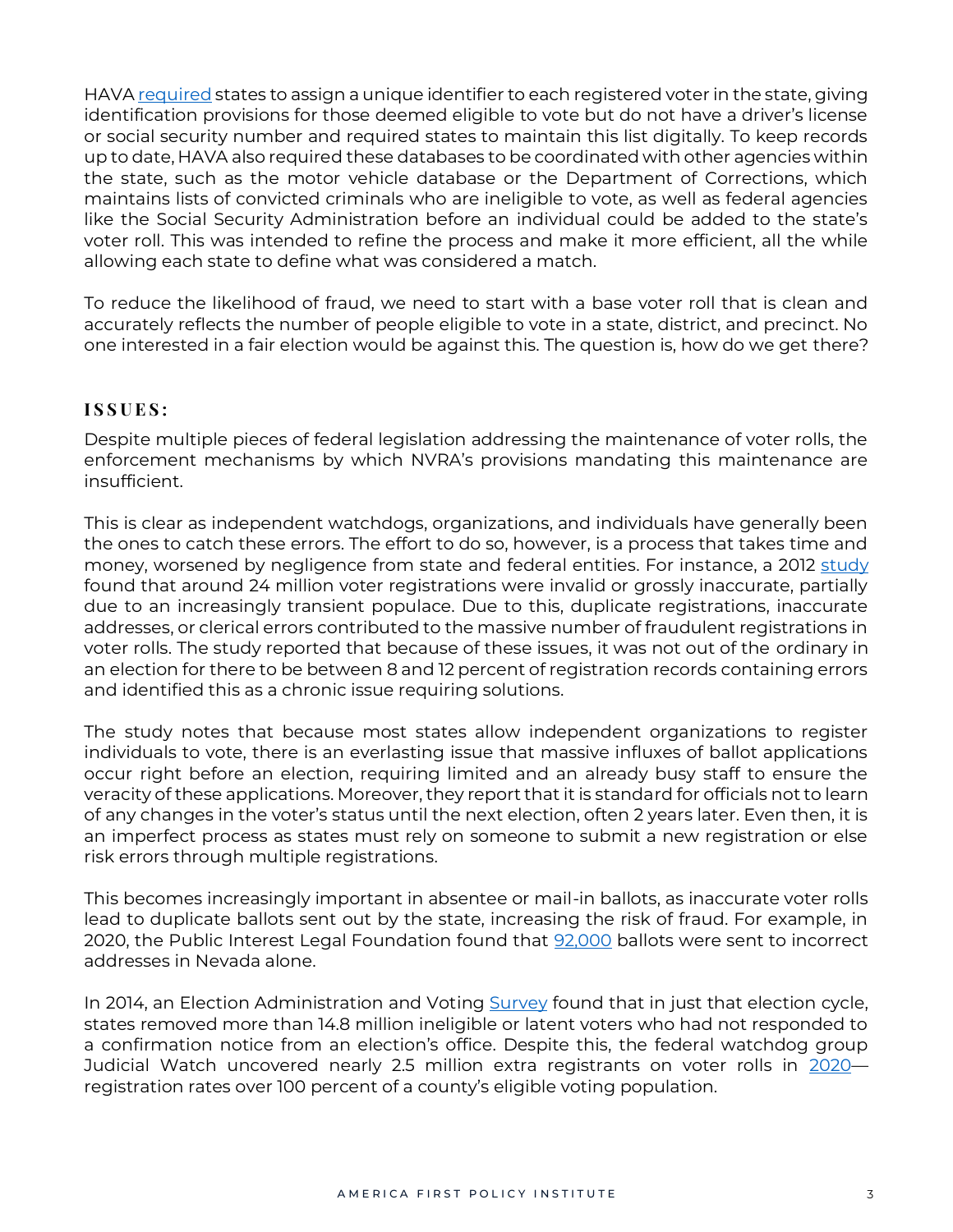## **IMMEDIATE AND SUSTAINABLE CORRECTIONS TO PRESERVE THE INTEGRITY OF OUR ELECTIONS:**

Because the issue of voter roll management has been chronic throughout the history of U.S. elections, some states have taken steps to mitigate this issue and the subsequent risk of fraud resulting from it. In Ohio, the legislature refined a provision of NVRA that allowed them to clean voter rolls more regularly than the legislation initially provided. While NVRA dictates that states are permitted to remove individuals who do not confirm their registration after being sent notices due to a lack of activity, Ohio included other voting activities in order to clean their rolls—a practice later upheld by the Supreme Court in *Husted v. A. Philip Randolph Institute.* 

In the case, respondents contended that Ohio's process for removing voters on change-ofresidence grounds violates federal law. The Ohio process at issue relied on the failure to vote for 2 years as a proxy for identifying voters who may have moved. It sent the nonvoters a preaddressed, prepaid return card and asked them to verify that they still resided at the same address. Voters who did not return the card *and* failed to vote in any election for 4 years were presumed to have moved and were removed from the voter rolls. The argument that purging voter rolls after an individual is given notice and fails to participate in several elections (in Ohio, it is 6 cycles) somehow disenfranchises voters does not hold up when balanced with the need for accuracy and integrity. Loopholes for fraud are closed by ensuring voters have been notified before being removed. By implementing intentional processes that comply with NVRA, rolls will be accurate, creating a solid foundation for election integrity.

Moreover, interstate information sharing has become increasingly important as people move and change addresses. One way states have identified duplicate registrations is through systems like the Electronic Registration Information Center [\(ERIC\)](https://ericstates.org/). While ERIC is used by more than half of all states in the Nation, its usefulness is only partially sufficient until all states notify where there may be duplicate records. In part, the system works by providing states with reports detailing "voters who have moved within their state, voters who have moved out of the state, voters who have died, duplicate registrations in the same state, and individuals who are potentially eligible to vote but are not yet registered." This database works in partnership with the Social Security Death Index and the National Change of Address registry maintained by the U.S. Postal Service to provide these reports to states.

Due to advanced technology, coupled with the goal of ensuring only eligible voters are on the voter rolls, we can expand the verification process to something more than mailings, National Change of Address, and Social Security information.

With new technology, we can now do phone matches to voter files, which would allow a new component permitting states to take returned mail, phone match, and then take an extra verification step by calling those with phone numbers to verify their proper registration. We also have text capabilities as well as emails on many voter files around the country. If these tools are used together regularly, one can ensure that the base document of our elections, the voter rolls, are as clean as possible.